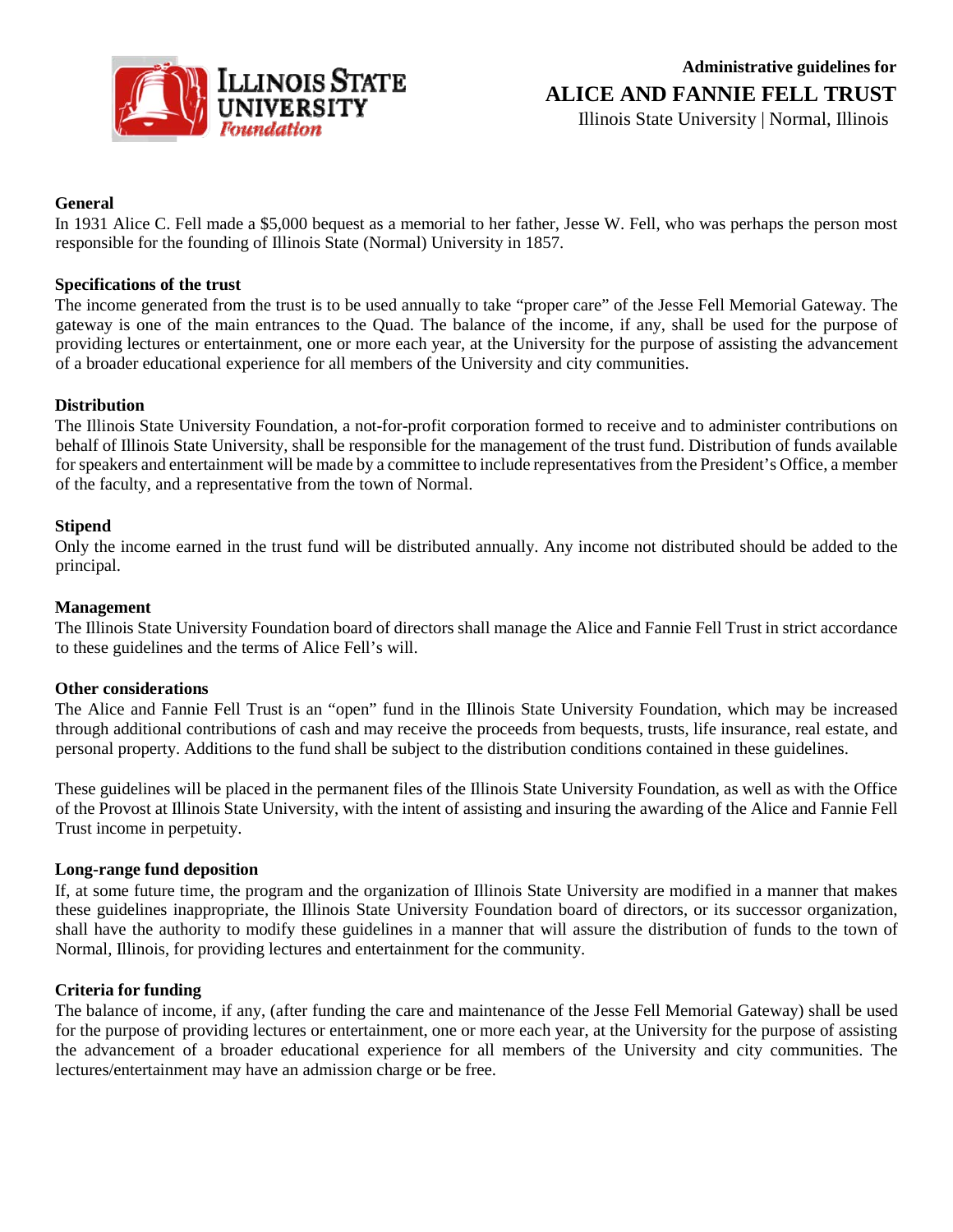

# **Funding support application ALICE AND FANNIE FELL TRUST**

| Name of applicant                                                                                                                                                |  |            |                   |  | Date                                  |                   |  |
|------------------------------------------------------------------------------------------------------------------------------------------------------------------|--|------------|-------------------|--|---------------------------------------|-------------------|--|
| Phone number                                                                                                                                                     |  |            | Email address     |  |                                       | Campus box        |  |
| College or department you<br>represent                                                                                                                           |  |            |                   |  | Amount of funds<br>requested          |                   |  |
| Name of speaker(s) or<br>entertainment you are<br>considering                                                                                                    |  |            |                   |  |                                       |                   |  |
| Brief statement about the lecture<br>program or entertainment as it<br>relates to the advancement of<br>broader education at Illinois<br><b>State University</b> |  |            |                   |  |                                       |                   |  |
| Date or projected date of event                                                                                                                                  |  |            |                   |  | Number of people<br>impacted by event |                   |  |
| Will other college or department<br>funds be used for this project?                                                                                              |  | $\Box$ Yes | $\blacksquare$ No |  | If so, how much?                      |                   |  |
| What will be the impact of<br>receiving or not receiving<br>support from the Fell Trust?                                                                         |  |            |                   |  |                                       |                   |  |
| Statement of worthiness of this<br>funding request                                                                                                               |  |            |                   |  |                                       |                   |  |
| Additional comments for<br>committee consideration                                                                                                               |  |            |                   |  |                                       |                   |  |
| Please attach a detailed budget to support funding requests (e.g., amount to honorarium, fee, travel, facilities rental, entertainment, etc.)                    |  |            |                   |  |                                       |                   |  |
| <b>Applicant name</b><br>(Please print)                                                                                                                          |  |            |                   |  |                                       | Courtesy<br>Title |  |
| <b>Job title</b><br>(Please print)                                                                                                                               |  |            |                   |  |                                       |                   |  |
| <b>Applicant signature</b>                                                                                                                                       |  |            |                   |  |                                       | Date              |  |
| College/department head name<br>(Please print)                                                                                                                   |  |            |                   |  |                                       |                   |  |
| College/department head signature                                                                                                                                |  |            |                   |  |                                       | Date              |  |